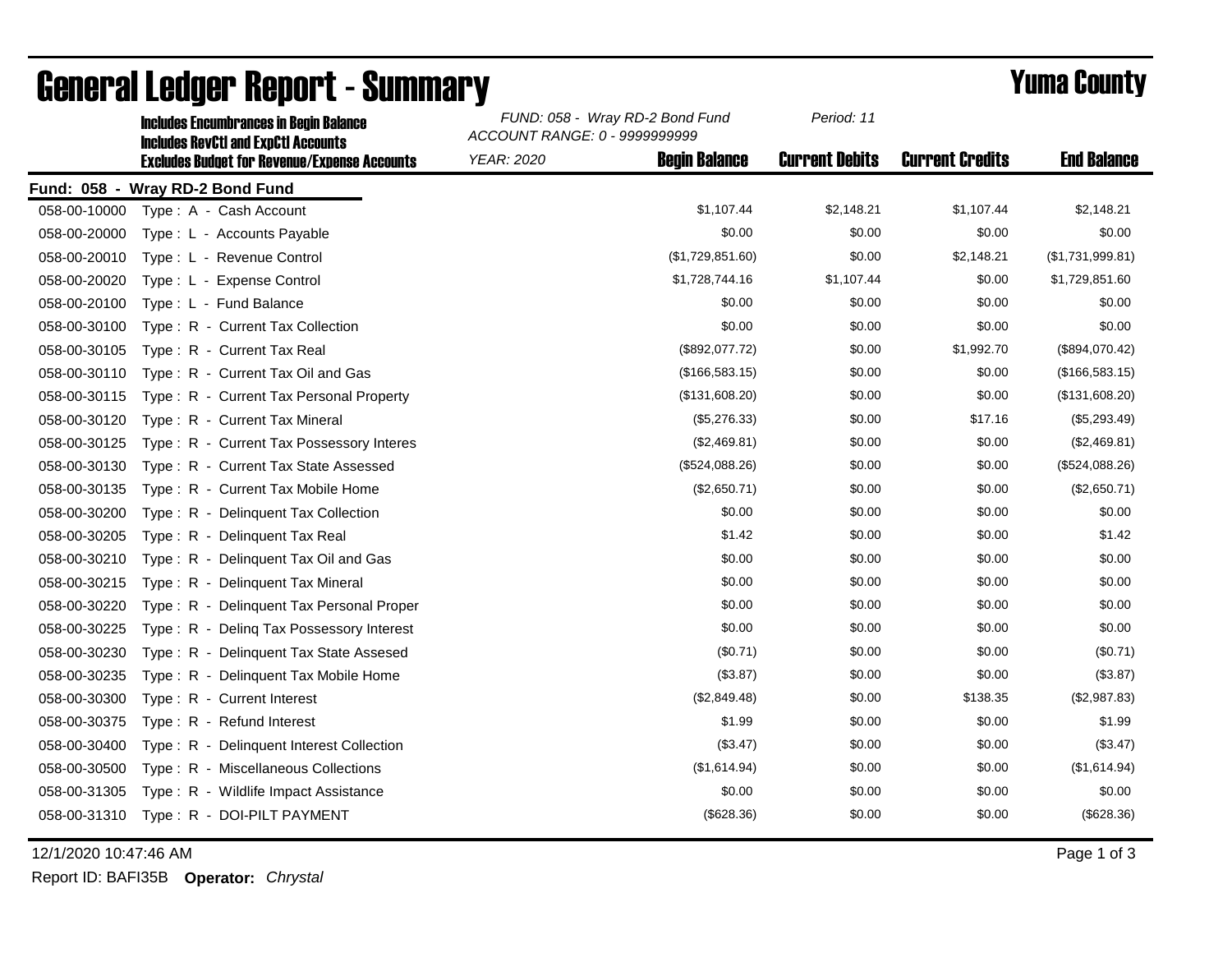|                                 | avnyi ul evuqvi tivpol t<br>——————————<br><b>Includes Encumbrances in Begin Balance</b><br><b>Includes RevCtI and ExpCtI Accounts</b><br><b>Excludes Budget for Revenue/Expense Accounts</b> |                                         | FUND: 058 - Wray RD-2 Bond Fund<br>ACCOUNT RANGE: 0 - 9999999999 |                             | Period: 11            |                                  |                    |
|---------------------------------|----------------------------------------------------------------------------------------------------------------------------------------------------------------------------------------------|-----------------------------------------|------------------------------------------------------------------|-----------------------------|-----------------------|----------------------------------|--------------------|
|                                 |                                                                                                                                                                                              |                                         | <b>YEAR: 2020</b>                                                | <b>Begin Balance</b>        | <b>Current Debits</b> | <b>Current Credits</b>           | <b>End Balance</b> |
| Fund: 058 - Wray RD-2 Bond Fund |                                                                                                                                                                                              |                                         |                                                                  |                             |                       |                                  |                    |
| 058-00-32100                    |                                                                                                                                                                                              | Type: R - Transfers In                  |                                                                  | \$0.00                      | \$0.00                | \$0.00                           | \$0.00             |
| 058-00-33000                    |                                                                                                                                                                                              | Type: R - Auto Tax B Collection         |                                                                  | \$0.00                      | \$0.00                | \$0.00                           | \$0.00             |
| 058-00-33100                    |                                                                                                                                                                                              | Type : $R -$ Auto Tax A & F Collection  |                                                                  | \$0.00                      | \$0.00                | \$0.00                           | \$0.00             |
| 058-00-49401                    |                                                                                                                                                                                              | Type: X - Transfer Out                  |                                                                  | \$0.00                      | \$0.00                | \$0.00                           | \$0.00             |
| 058-00-49500                    |                                                                                                                                                                                              | Type: X - Checks Written / ACH Transfer |                                                                  | \$1,728,744.16              | \$1.107.44            | \$0.00                           | \$1,729,851.60     |
|                                 |                                                                                                                                                                                              |                                         | Fund: 058 - Wray RD-2 Bond Fund                                  | (\$1,107.44)<br>Totals:     | \$4,363.09            | \$5,403.86                       | (\$2,148.21)       |
|                                 |                                                                                                                                                                                              | <b>Total Fund Revenues:</b>             | \$2.148.21                                                       | <b>Total Fund Expenses:</b> | \$1,107.44            | <b>Net Revenue Over Expense:</b> | \$1,040.77         |

## General Ledger Report - Summary **Example 2018** Yuma County